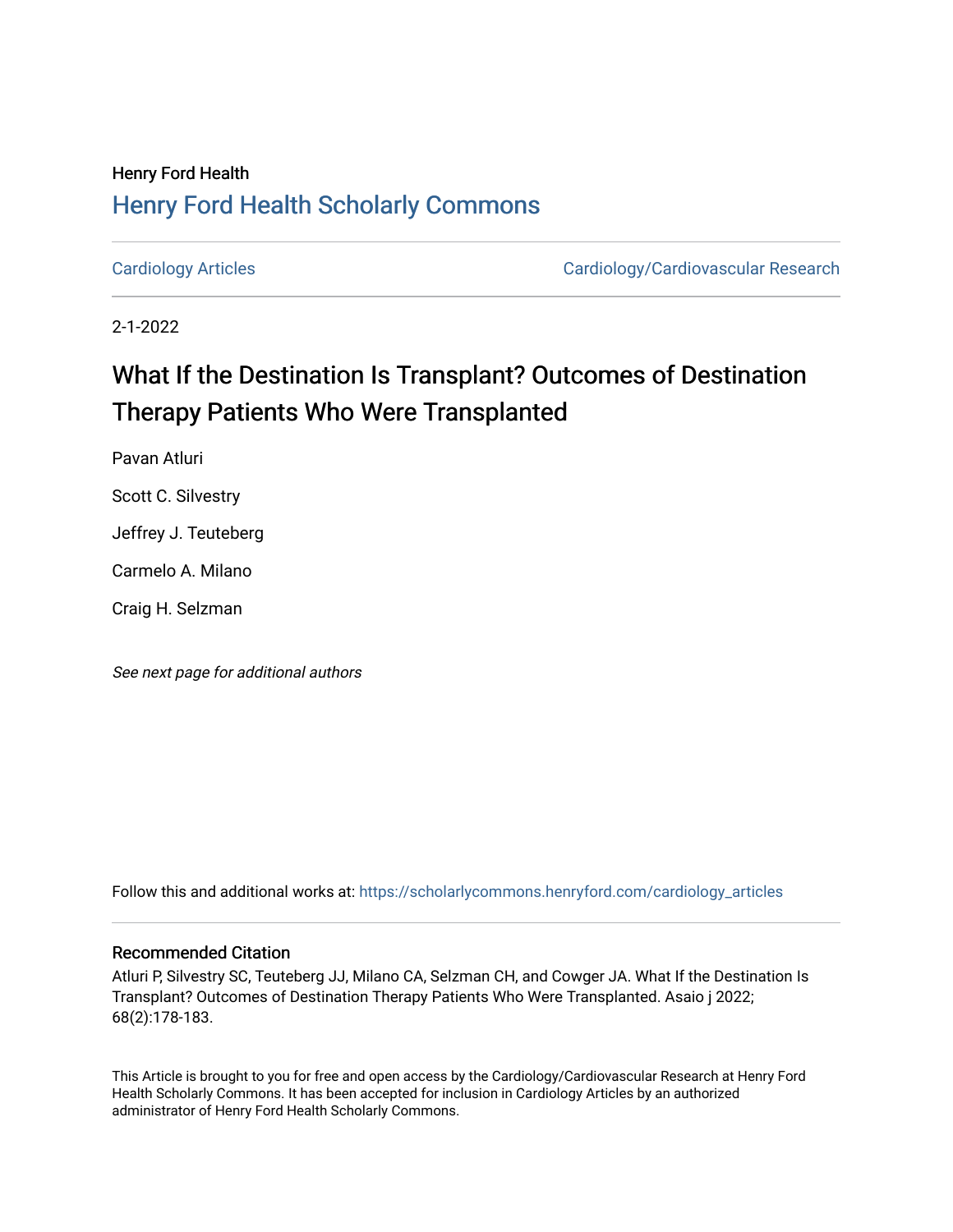## Authors

Pavan Atluri, Scott C. Silvestry, Jeffrey J. Teuteberg, Carmelo A. Milano, Craig H. Selzman, and Jennifer A. Cowger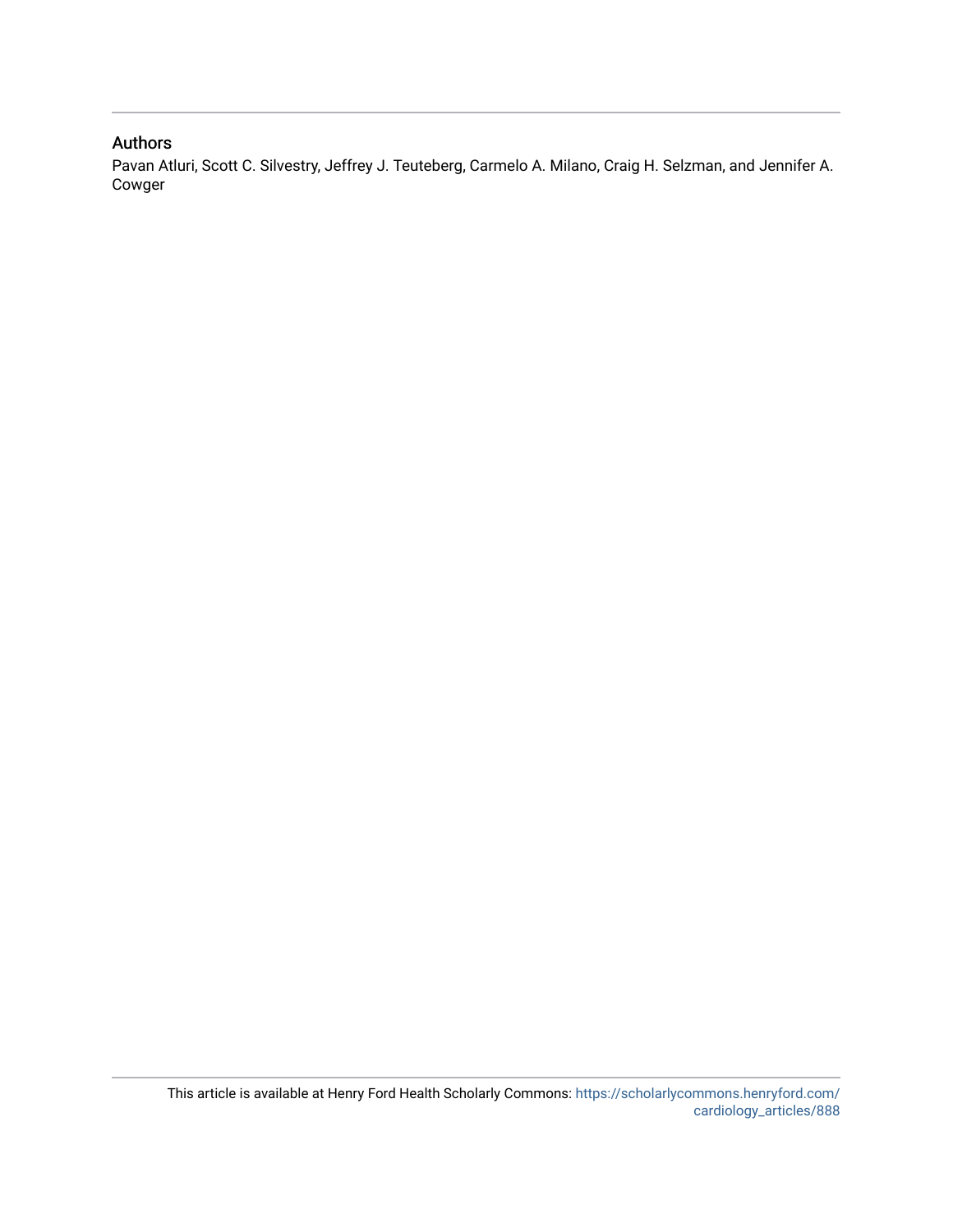## **What If the Destination Is Transplant? Outcomes of Destination Therapy Patients Who Were Transplanted**

PAVAN ATLURI<sup>0</sup>,\* Scott C. Silvestry,† Jeffrey J. Teuteberg,‡ Carmelo A. Milano,§ Craig H. Selzman,¶ AND JENNIFER A. COWGER<sup>DI</sup>I

**Abstract: We sought to characterize patients who underwent heart transplant (HTx) following destination therapy (DT) implant in the combined ENDURANCE/ENDURANCE Supplemental Trials (DT/DT2). A post hoc analysis of the DT/DT2 trials was performed. Baseline characteristics and adverse events between the HTx and no-HTx cohorts were analyzed. Reasons for transplant were examined. Time to HTx was compared with contemporaneous HVAD BTT trial patients. Of the 604 DT/DT2 HVAD patients, 80 (13%) underwent HTx. The HTx cohort was younger (53.6±11.1**  *vs.* **65.2±10.8,** *P***<0.0001) with fewer Caucasians (60.0%**  *vs.* **76.5%,** *P***=0.002), less ischemic cardiomyopathy (42.5%** *vs.* **58.8%,** *P***=0.01), and atrial fibrillation (38.8%**  *vs.* **54.4%,** *P***=0.01). The HTx cohort had longer 6-minute walk distances (183.6** *vs.* **38.0 m,** *P***=0.02). Most HTx in DT/DT2 were categorized as elective (n=63, 79%) and, of these, 70% were due to modification of behavioral issues and weight loss. Adverse events were the main indication for urgent HTx (n=17, 21%). Median times to HTx were longer in DT/DT2 (550.0 days)** *versus* **BTT/lateral (285.2 days). In this post hoc analysis of the DT/DT2 trials, over 1 in 10 underwent heart transplantation within 3 years of HVAD support. In DT therapy patients, consideration for transplant following DT VAD implant may be feasible.** *ASAIO Journal* **2022; 68;178–183**

**Key Words: Left-ventricular assist device, heart transplant, destination therapy, HVAD**

The Endurance and Endurance Supplemental clinical trials were sponsored by Medtronic (formerly HeartWare Inc).

Supplemental digital content is available for this article. Direct URL citations appear in the printed text, and links to the digital files are provided in the HTML and PDF versions of this article on the journal's Web site [\(www.asaiojournal.com](www.asaiojournal.com)).

Correspondence: Pavan Atluri, MD, Division of Cardiovascular Surgery, University of Pennsylvania, 6 Silverstein Pavilion, 3400 Spruce St., Philadelphia, PA 19104. Email: [pavan.atluri@pennmedi](mailto:pavan.atluri@pennmedicine.upenn.edu)[cine.upenn.edu.](mailto:pavan.atluri@pennmedicine.upenn.edu)

Copyright © ASAIO 2021

**DOI: 10.1097/MAT.0000000000001425**

The gold standard of care for patients with advanced heart failure resistant to medical therapy is heart transplantation.<sup>1</sup> However, due to the limited availability of donor hearts and restrictive transplant eligibility criteria, only a group of carefully selected patients may receive a heart transplant.<sup>2</sup> Due to the scarcity of donor hearts, left-ventricular assist devices (LVAD) were developed to bridge transplant-eligible, advanced heart failure patients to a suitable donor heart (BTT). The use of LVAD as BTT provides additional time to optimize hemodynamics, improves end-organ function, and allows patients to be discharged home for further rehabilitation, all of which may reduce waitlist mortality and improve posttransplant outcomes. While originally utilized for BTT strategies, VAD therapy has advanced technologically, allowing for long-term support for the duration of a patient's life, termed destination therapy (DT).

Based upon historical reasons, reimbursement policies of the Center of Medicare and Medicaid Services and many private payors require patients to be assigned a DT or BTT indication preimplant based on the intended treatment strategy for the LVAD. However, predicting transplant eligibility at the time of LVAD can be challenging. Despite limitations in forecasting a patient's ultimate transplant candidacy following VAD, many payors require transplant listing before LVAD implant to quality for BTT reimbursement. In the Society of Thoracic Surgery INTERMACS database, only 25% of patients were categorized as BTT at the time of implant, yet 34% underwent transplant by 5 years.3 Furthermore, as patients experience extended time on LVAD support, their treatment goals and transplant candidacy may change such that the original designation may not mirror the eventual postimplant strategy. $4-8$ 

Recent clinical trials and publications have focused on the use of long-term LVAD support for advanced heart failure patients.<sup>9-13</sup> The combined ENDURANCE and ENDURANCE Supplemental trials sought to evaluate the use of the HeartWare HVAD System (Medtronic, Inc. Minneapolis, MN) implanted as DT in patients deemed ineligible for heart transplant.<sup>12,13</sup> Reported reasons a patient was not a transplant candidate in the ENDURANCE and ENDURANCE Supplemental trials included the following: age, IDDM, obesity, renal insufficiency, pulmonary hypertension, peripheral vascular disease, chronic obstructive pulmonary disease, cancers, and social issue/compliance. Notably, since some of these exclusion criteria are modifiable, some of the patients enrolled in the ENDURANCE Trials ultimately went on to heart transplantation. This report seeks to describe the characteristics and adverse event profiles of all transplanted DT patients, comparing them to a contemporary cohort of patients enrolled into a BTT trial utilizing the same device (LATERAL).<sup>14</sup> In addition, we aimed to examine the rationale and primary factors that allow selective DT patients to become transplant eligible.

From the \*Hospital of the University of Pennsylvania, Philadelphia, PA; †AdventHealth Transplant Institute, Orlando, FL; ‡Stanford University Medical Center, Stanford, CA; §Duke University Medical Center, Durham, NC; ¶University of Utah Hospital, Salt Lake City, UT; and ||Henry Ford Hospitals; Detroit, MI.

Submitted for consideration June 2020; accepted for publication in revised form January 2021.

Silvestry is a consultant in Medtronic, Abbott, and Syncardia. Teuteberg is a consultant in Medtronic, Abbott, Abiomed, CareDx, and EcoR1. Cowger is a speaker in Medtronic—steering committee; consultant and speaker in Abbott and Procyrion and Endotronix—steering committee. The other authors have no conflicts of interest to report.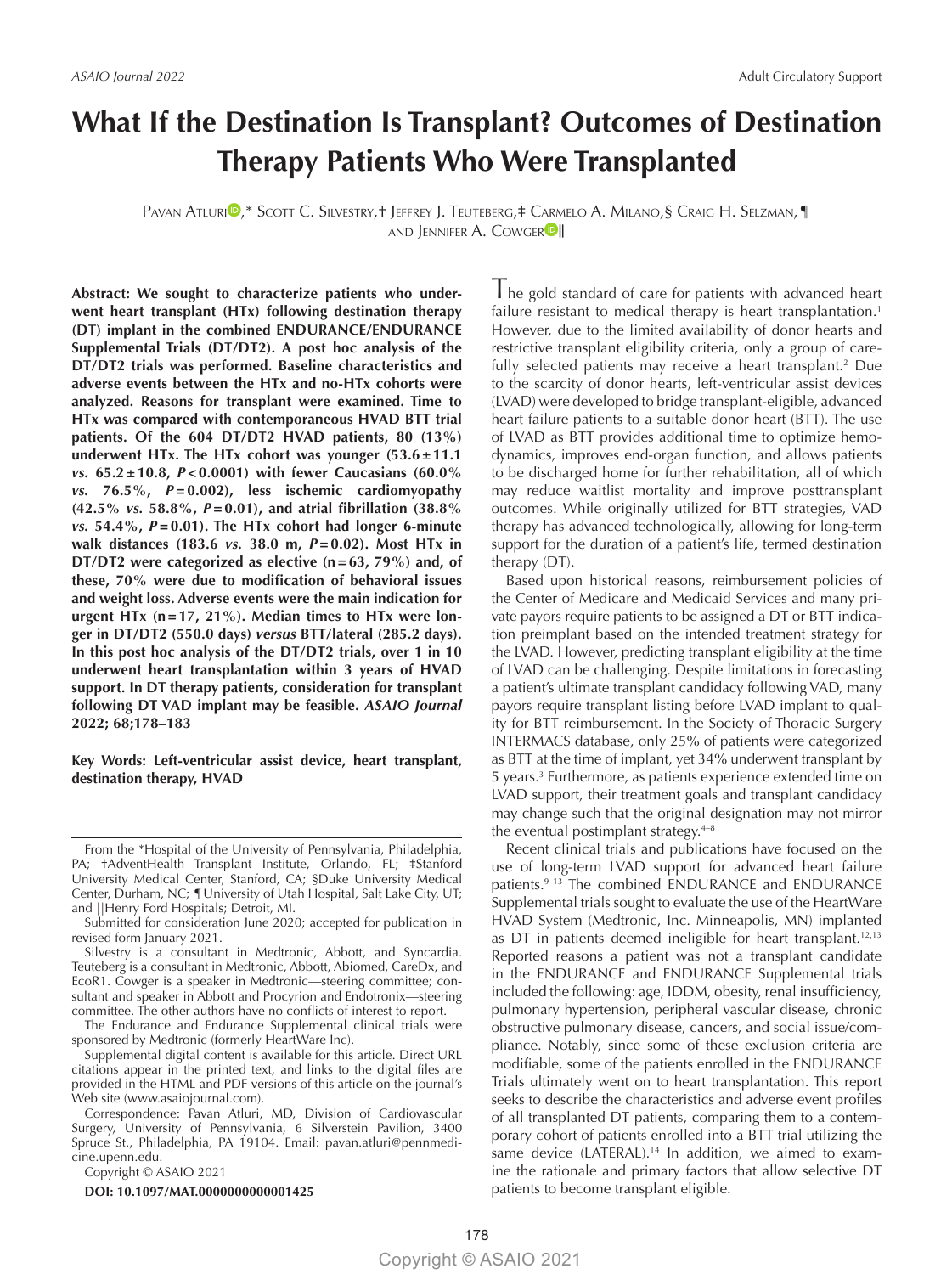#### **Methods**

#### *Study Design and Definitions*

The ENDURANCE and ENDURANCE Supplemental trials have been described previously.<sup>12,13</sup> The ENDURANCE trial was a multicenter, prospective, randomized, controlled, unblinded trial comparing the safety and efficacy of the HeartWare HVAD System to a Food and Drug Administration-approved control LVAD (HeartMate II, HMII, Abbott, Inc., Abbott Park, IL) in heart transplant ineligible, end-stage heart failure patients (n=296 HVAD patients). The ENDURANCE Supplemental trial was a prospective, multicenter, randomized, unblinded, controlled trial to prospectively determine the effectiveness of a blood pressure management strategy on neurologic injury in patients receiving the HVAD System as DT (n=308 HVAD patients) compared to the same control. Patients in both trials were censored if consent was withdrawn or patients were lost to follow up. The current study reports on outcomes for the combined trials through 5 years of follow up.

The DT patients on HVAD support from each trial were combined into a single DT cohort. A subgroup analysis was performed on those who received heart transplantation during the ENDURANCE and ENDURANCE Supplemental trial and those who did not. Baseline characteristics and adverse events were compared between the two cohorts. In addition, the sample of DT patients who underwent transplant were compared to those in a contemporaneous BTT cohort of HVAD patients (n=144) enrolled into the LATERAL trial.

See Figure 1 for enrollment start and stop dates for each of the trials discussed herein.

#### *Outcomes*

#### **Adverse Events**

Adverse event rates are reported in events per patient-years through 5 years. Documented adverse events included major bleeding events, stroke, pump exchange due to thrombus, cardiac arrhythmia, major infections, renal dysfunction, and right heart failure as classified according to the Interagency Registry for Mechanically Assisted Circulatory Support (INTERMACS) definitions (version 3.0).

#### **Reasons for Transplant**

Reasons for transplant were reported as either "Elective" or "Urgent" with further reasoning listed within each category. Thirteen patients (16.3%) had more than one reason for transitioning to heart transplant and were, therefore, captured in more than one category.

#### *Statistical Analysis*

Descriptive statistics were used to evaluate baseline clinical and demographic characteristics. Results are reported as mean  $\pm$  standard deviation for continuous variables, as percentage for binary variables, and as median [25th percentile, 75th percentile] for skewed continuous variables. Comparisons between the transplanted and nontransplanted groups are made with a Wilcoxon test for continuous variables and Fisher's exact test for categoric variables. Adverse events are reported in events per patient-year and comparisons between the transplanted and nontransplanted groups were made with Poisson regression. For all analyses, a  $P \le 0.05$  was considered statistically significant. SAS v.9.4 software (SAS Institute, Cary, NC) was used to perform all statistical analyses.

The studies were conducted in compliance with FDA regulations for Good Clinical Practice. Institutional IRB approval and patient (or authorized representative) consent was obtained before patient enrollment in the listed clinical trials above.

#### **Results**

#### *Comparison of Characteristics of Destination Therapy Patients According to Transplant Status*

A total of 604 DT patients were included in this study. Within this patient cohort, 80 patients (13%) received heart transplant over the course of five years with a median time to transplant of 550 days. At baseline, DT patients receiving a transplant were significantly younger than nontransplant DT patients (53.6±11.1 *vs.* 65.2±10.8 years, *P*<0.0001), less likely to be white (60.0% *vs.* 76.5%, *P*=0.002) and had a lower frequency of ischemic cardiomyopathy (42.5% *vs.* 58.8%, *P*=0.01). Transplanted DT patients were also less likely to have major comorbidities, including atrial fibrillation, PVD, and CAD. DT patients undergoing subsequent transplant also had better preimplant renal function (BUN 23.4±12.9 *vs.* 28.5±14.4mg/ dL, *P*=0.003; creatinine 1.3±0.4 *vs.* 1.4±0.4mg/dL, *P*=0.01) compared with DT patients who were not transplanted. Although the INTERMACS profiles were similar between DT patient cohorts, functional capacity using the six-minute walk test revealed transplanted DT patients walked significantly



Figure 1. Enrollment for ENDURANCE, ENDURANCE Supplemental, and LATERAL trials.

### Copyright © ASAIO 2021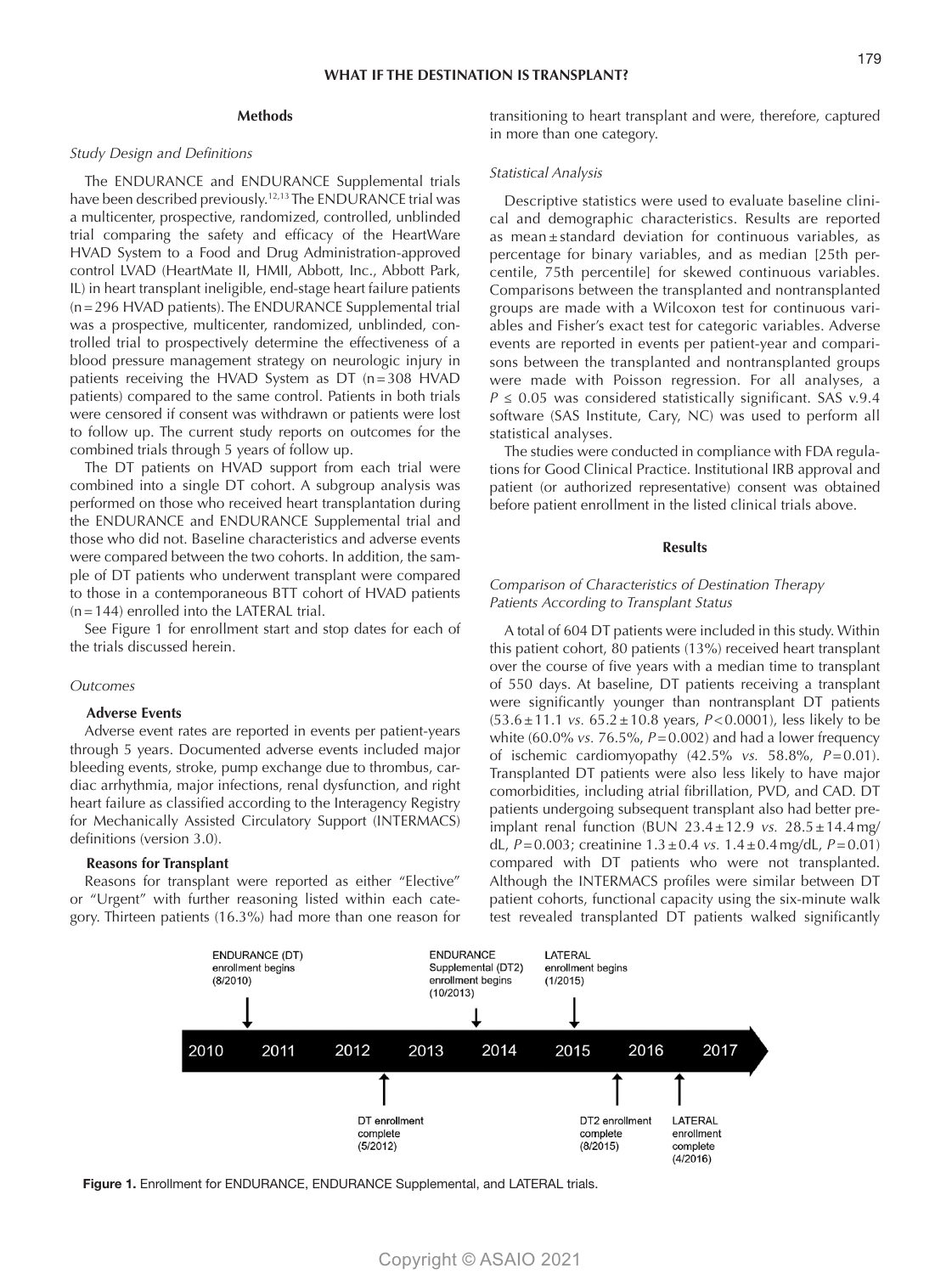farther at pre-VAD baseline than DT patients who did not receive a transplant (183.6 [0, 279.5] *vs.* 38.0 [0, 220.7] meters, *P*=0.02).

Intraoperatively at the time of HVAD implant, DT patients who later went on to heart transplant received significantly fewer transfusions with PRBCs (1.0 [0.0, 2.0] *vs.* 2.0 [1.0, 4.0] units, *P*=0.0001) and cryoprecipitate (0.0 [0.0, 0.0] *vs.* 0.0 [0.0, 2.0] units, *P*=0.0007). Although length of initial ICU stay was similar between cohorts, DT patients who were eventually transplanted had significantly shorter length of initial hospital stay (20.9±11.4 *vs.* 25.4±18.7, *P*=0.02) (Table 1).

A subgroup analysis was conducted on DT patients <60 years to compare the characteristics of transplanted *versus* nontransplanted patients in an age group more representative of transplant. Within the subgroup of DT patients under the age 60, those undergoing eventual transplant had lower CVP at baseline (8.6±4.1 *vs.* 11.7±6.1mm Hg, *P*=0.01), fewer PRCB transfusions at implant  $(1.3 \pm 1.6 \text{ vs. } 3.2 \pm 7.8 \text{ s})$ units, *P*=0.008), fewer cryoprecipitate transfusions at implant  $(1.1 \pm 3.6 \text{ vs. } 3.2 \pm 7.8 \text{ units}, P = 0.03)$ , longer 6MW test at baseline (128.1±147.3 *vs.* 81.9 ±116.8, *P*=0.04), and shorter length of index hospital stay (20.3±10.1 *vs.* 25.6±18.3 days,

| Table 1. Baseline characteristics of patients who did or did not undergo transplant in the combined DT cohort |
|---------------------------------------------------------------------------------------------------------------|
|---------------------------------------------------------------------------------------------------------------|

| Characteristics                                                                           | DT: Transplanted, $n = 80$      | DT: No Transplant $n = 524$   | $\mathsf{P}$ |
|-------------------------------------------------------------------------------------------|---------------------------------|-------------------------------|--------------|
| Demographics                                                                              |                                 |                               |              |
| Age, mean $\pm$ standard deviation                                                        | $53.6 \pm 11.1$                 | $65.2 \pm 10.8$               | < 0.0001     |
| BMI ( $kq/m^2$ ), mean $\pm$ standard deviation                                           | $28.8 + 6.6$                    | $27.5 \pm 5.7$                | 0.08         |
| Female, %                                                                                 | 23.8%                           | 20.4%                         | 0.55         |
| White, %                                                                                  | 60.0%                           | 76.5%                         | 0.002        |
| Medical history, %                                                                        |                                 |                               |              |
| Ischemic etiology of heart failure                                                        | 42.5%                           | 58.8%                         | 0.01         |
| History of smoking                                                                        | 67.5%                           | 68.1%                         | 0.90         |
| History of diabetes mellitus                                                              | 43.8%                           | 47.5%                         | 0.55         |
| History of atrial fibrillation                                                            | 38.8%                           | 54.4%                         | 0.01         |
| History of COPD                                                                           | 26.3%                           | 25.2%                         | 0.89         |
| History of peripheral vascular disease                                                    | 3.8%                            | 12.2%                         | 0.02         |
| History of carotid artery disease                                                         | 6.3%                            | 15.3%                         | 0.04         |
| History of hypertension, requiring med                                                    | 62.5%                           | 71.6%                         | 0.11         |
| History of stroke/TIA                                                                     | 15.0%                           | 17.7%                         | 0.64         |
| History of ICD Implant                                                                    | 85.0%                           | 83.0%                         | 0.75         |
| History of CABG                                                                           | 18.8%                           | 31.9%                         | 0.02         |
| Laboratory & hemodynamic values, mean ± standard deviation                                |                                 |                               |              |
| Blood urea nitrogen (mg/dL)                                                               | $23.4 \pm 12.9$                 | $28.5 \pm 14.4$               | 0.003        |
| Creatinine (mg/dL)                                                                        | $1.3 \pm 0.4$                   | $1.4 \pm 0.4$                 | 0.01         |
| Total bilirubin (mg/dL)                                                                   | $1.0 \pm 0.6$                   | $1.0 \pm 0.7$                 | 0.60         |
| ALT (U/L)                                                                                 | $36.2 \pm 26.5$                 | $34.8 \pm 38.4$               | 0.31         |
| Albumin (g/L)                                                                             | $35.3 + 5.3$                    | $34.8 \pm 5.1$                | 0.42         |
| Platelets (10 <sup>9</sup> /L)                                                            | $211.7 \pm 83.1$                | $198.6 \pm 72.5$              | 0.15         |
| Mean arterial pressure (mm Hg)                                                            | $78.3 \pm 10.6$                 | $78.2 \pm 10.8$               | 0.95         |
| Mean PA pressure (mm Hg)                                                                  | $35.3 \pm 9.5$                  | $32.3 \pm 9.1$                | 0.04         |
| Central venous pressure (mm Hg)                                                           | $9.6 \pm 5.2$                   | $10.2 \pm 5.9$                | 0.63         |
| PCW pressure (mm Hg)                                                                      | $23.5 + 6.7$                    | $21.5 \pm 7.7$                | 0.08         |
| PVR (Wood)                                                                                | $3.0 \pm 1.7$                   | $2.9 \pm 3.3$                 | 0.41         |
| Echocardiogram                                                                            |                                 |                               |              |
| LVEF $(% ,$ mean $\pm$ standard deviation                                                 | $16.6 \pm 5.2$                  | $17.3 \pm 4.8$                | 0.27         |
| LVEDD (mm), mean $\pm$ standard deviation                                                 | $69.4 \pm 11.4$                 | $67.5 \pm 11.3$               | 0.20         |
| Presence of LV thrombus, %                                                                | 2.5%                            | 4.4%                          | 0.76         |
| Tricuspid regurgitation (moderate/severe), %                                              | 40.0%                           | 41.2%                         | 0.90         |
| Aortic insufficiency (moderate/severe), %                                                 | 1.3%                            | 3.6%                          | 0.50         |
| Intraoperative variables, mean ± standard deviation                                       |                                 |                               |              |
| Cardiopulmonary bypass time (min)                                                         | $87.3 \pm 37.2$                 | $90.7 \pm 45.5$               | 0.89         |
| Packed red blood cells (units)                                                            | 1.0 $[0.0, 2.0]$ <sup>*</sup>   | $2.0$ [1.0, 4.0]*             | 0.0001       |
| Fresh frozen plasma (units)                                                               | $2.0$ [0.0, 4.0]*               | $2.0$ [1.0, 4.0] <sup>*</sup> | 0.10         |
| Platelets (units)                                                                         | 1.0 $[0.0, 4.0]$ <sup>*</sup>   | $2.0$ [1.0, 4.0]*             | 0.32         |
| Cryoprecipitate (units)                                                                   | $0.0$ [0.0, $0.0]$ <sup>*</sup> | $0.0$ [0.0, 2.0]*             | 0.0007       |
| Concomitant tricuspid repair, %                                                           | 21.3%                           | 14.5%                         | 0.13         |
| Functional classification, quality of life, and length of stay, mean ± standard deviation |                                 |                               |              |
| <b>KCCQ: Overall Summary Score</b>                                                        | $40.0 \pm 23.5$                 | $38.7 \pm 20.3$               | 0.94         |
| Six-minute Walk Test (m)                                                                  | 183.6 [0.0, 279.5]*             | 38.0 [0.0, 220.7]*            | 0.02         |
| Length of ICU stay (days)                                                                 | $10.0 \pm 9.1$                  | $11.8 \pm 12.2$               | 0.15         |
| Length of hospital stay (days)                                                            | $20.9 \pm 11.4$                 | $25.4 \pm 18.7$               | 0.02         |
| INTERMACS profiles, %                                                                     |                                 |                               |              |
| 1                                                                                         | 3.8%                            | 3.8%                          | >0.99        |
| $\mathbf 2$                                                                               | 25.0%                           | 31.3%                         | 0.30         |
| 3                                                                                         | 43.8%                           | 41.6%                         | 0.72         |
| $4 - 7$                                                                                   | 26.3%                           | 22.9%                         | 0.57         |
|                                                                                           |                                 |                               |              |

\*Due to skewness of data, summary statistics are provided as median [25th percentile, 75th percentile].

ALT, alanine aminotransferase; BMI, body mass index; CABG, coronary artery bypass graft; COPD, chronic obstructive pulmonary disease; DT, destination therapy; ICD, implantable cardioverter defibrillator; ICU, intensive care unit; KCCQ, Kansas City cardiomyopathy questionnaire; LV, left ventricle; LVEDD, left-ventricular end-diastolic dimension; LVEF, left ventricular ejection fraction; PA, pulmonary artery; PCW, pulmonary capillary wedge; PVR, pulmonary vascular resistance; TIA, transient ischemic attack.

## Copyright © ASAIO 2021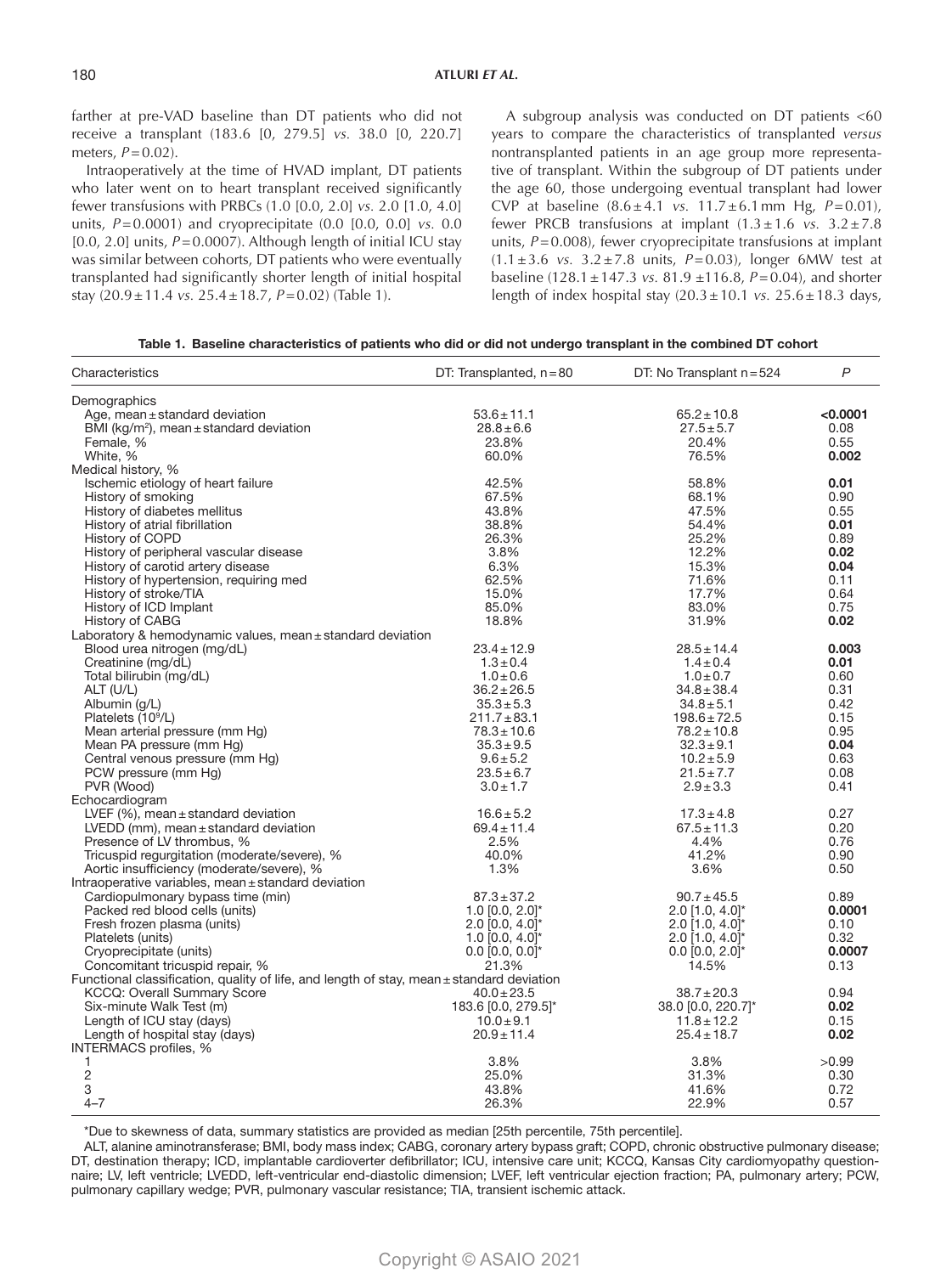*P*=0.01) than those under 60 years of age who remained on DT LVAD support (Table 1, Supplemental Digital Content 1, [http://links.lww.com/ASAIO/A623\)](http://links.lww.com/ASAIO/A623).

#### *Comparison of Characteristics of Destination Therapy Patients Undergoing Transplant Versus Bridge to Transplant Patients*

In a contemporary cohort of BTT HVAD patients (LATERAL trial,  $n=144$ ), 77 (53.5%) patients underwent transplant within 2 years. When comparing the baseline characteristics of the 80 transplanted DT patients to the BTT patients, the transplanted patients in the DT trials were statistically and clinically similar with respect to age, sex, race, BMI, BUN, Creatinine, and hospital length of stay. DT patients who were transplanted had more history of smoking (67.5% *vs.* 34.7%, *P*<0.0001), more hypertension requiring medication (62.5% *vs.* 16.7%, *P*<0.0001), larger history of stroke (15% *vs.* 4.9%, *P*=0.01), longer CPB times (87.3±37.2 *vs.* 69.7±48.6 minutes,  $P$ <0.01), higher self-reported quality of life score  $(40.0 \pm 23.5)$ *vs.* 38.0±21.0, *P*<0.0001), and walked further in the 6-minute walk test (135.0±146.2 *vs.* 76.7 ±135.5 meters, *P*=0.01) (**Table 2**).

#### *Adverse Events in Patients on DT Support*

During the 5-year follow-up period, rates of major adverse events on VAD were compared between heart transplant and nontransplant DT trial patients. Transplanted DT patients had significantly higher rates of GI bleeding (0.64 *vs.* 0.45 eppy, *P*<0.01) and pump exchange secondary to thrombus (0.08 *vs.* 0.03 eppy, *P*<0.01) with a lower incidence of major infection (0.62 *vs.* 0.87; *P*<0.01) and HCVA (0.02 *vs.* 0.08; *P*=0.04) compared with nontransplanted DT patients. Major bleeding,

cardiac arrhythmia, driveline infection, renal dysfunction, and right heart failure events were not significantly different between the DT groups (Table 3).

The 2-year rates of major adverse events such as GI bleeding (0.70 *vs.* 0.30 eppy), stroke (0.18 *vs.* 0.10 eppy), thrombus with pump exchange (0.09 *vs.* 0.01), and driveline infection (0.21 *vs.* 0.10 eppy) in the DT transplanted patients were higher than those in the BTT lateral patients (Table 4).

#### *Reason for Transplant in the Destination Therapy Subgroup*

Of the 80 DT patients transplanted, 63 (78.8%) were transplanted electively at a median of 16.4 months after LVAD. Patients could have multiple reasons given for transitioning to elective heart transplantation. Of these reasons, the most common included improvement in compliance/social risk factors  $(n=26, 41.3\%)$ , weight loss  $(n=12, 19.0\%)$ , improvement in pulmonary hypertension (n=10, 15.9%), cessation of tobacco  $(n=6, 9.5\%)$ , and cancer remission  $(n=4, 6.3\%)$ , transfer to or from an outside institution ( $n=3$ , 4.8%), improved glycemic control ( $n=3$ , 4.8%), worsening aortic insufficiency ( $n=2$ , 3.2%), improved renal function (n=2, 3.2%), refractory GI bleed (n=1, 1.6%), improved cardiac function (n=1, 1.6%), improved physical condition (n=1, 1.6%), improved COPD  $(n=1, 1.6\%)$ , and donor heart became available  $(n=1, 1.6\%)$ . In the remaining 17 (21.3%) patients, transplant was urgent, occurring a median 21.6 months after implant. Reasons for transitioning to urgent transplant included 5 (26.3%) pump thrombosis, 5 (26.3%) driveline infection, 2 (10.5%) ICVA, 2 (10.5%) hemolysis, 1 (5.3%) GI bleed, 1 (5.3%) cardiac arrythmia, 1 (5.3%) aortic insufficiency, 1 (5.3%) right heart failure, 1 (5.3%) decompensated heart failure, and 1 (5.3%) improved patient condition (Table 5).

|  |  | Table 2. Baseline Characteristics of Transplanted DT Patients Versus BTT Patients |  |  |  |  |
|--|--|-----------------------------------------------------------------------------------|--|--|--|--|
|--|--|-----------------------------------------------------------------------------------|--|--|--|--|

| Characteristics                               | DT: Transplanted $(N=80)$ | BTT: Lateral $(N = 144)$ | р        |
|-----------------------------------------------|---------------------------|--------------------------|----------|
| Age, mean $\pm$ SD                            | $53.6 \pm 11.1$           | $54.2 \pm 11.5$          | 0.74     |
| BMI (kg/m2), mean $\pm$ SD                    | $28.8 + 6.6$              | $27.1 \pm 5.1$           | 0.07     |
| Female                                        | 23.8%                     | 28.8%                    | 0.53     |
| White                                         | 60.0%                     | 62.5%                    | 0.77     |
| Ischemic etiology of heart failure            | 42.5%                     | 32.6%                    | 0.15     |
| History of smoking                            | 67.5%                     | 34.7%                    | < 0.0001 |
| History of atrial fibrillation                | 38.8%                     | 30.6%                    | 0.24     |
| History of peripheral vascular disease        | 3.8%                      | $0.0\%$                  | 0.04     |
| History of hypertension, requiring medication | 62.5%                     | 16.7%                    | < 0.0001 |
| History of stroke/TIA                         | 15.0%                     | 4.9%                     | 0.01     |
| History of ICD implant                        | 85.0%                     | 82.6%                    | 0.71     |
| History of CABG                               | 18.8%                     | 11.1%                    | 0.16     |
| Blood urea nitrogen (mg/dL), mean ± SD        | $23.4 \pm 12.9$           | $24.7 \pm 14.4$          | 0.55     |
| Creatinine (mg/dL), mean $\pm$ SD             | $1.3 \pm 0.4$             | $1.3 \pm 0.7$            | 1.00     |
| Bilirubin (mg/dL), mean $\pm$ SD              | $1.0 \pm 0.6$             | $1.1 \pm 0.7$            | 0.33     |
| ALT (U/L), mean $\pm$ SD                      | $36.2 \pm 26.5$           | $36.5 \pm 34.9$          | 0.95     |
| Platelets (109/L), mean $\pm$ SD              | $211.7 \pm 83.1$          | $204.4 \pm 66.7$         | 0.54     |
| CPB (min), mean $\pm$ SD                      | $87.3 \pm 37.2$           | $69.7 \pm 48.6$          | 0.01     |
| Intermacs 1                                   | 3.8%                      | 3.5%                     | 1.00     |
| Intermacs 2                                   | 25%                       | 31.3%                    | 0.36     |
| Intermacs 3                                   | 43.8%                     | 47.2%                    | 0.68     |
| Intermacs 4–7                                 | 26.3%                     | 18.1%                    | 0.17     |
| KCCQ: Overall Summary Score, mean ± SD        | $40.0 \pm 23.5$           | $38.0 \pm 21.0$          | < 0.0001 |
| Six-minute walk test (m), mean $\pm$ SD       | $135.0 \pm 146.2$         | $76.7 \pm 135.5$         | 0.01     |
| Length of ICU stay (days), mean $\pm$ SD      | $10.0 \pm 9.1$            | $7.8 \pm 9.8$            | 0.15     |
| Length of hospital stay (days), mean $\pm$ SD | $20.9 \pm 11.4$           | $17.6 \pm 11.7$          | 0.07     |

ALT, alanine aminotransferase; BMI, body mass index; BTT, bridge to transplant; CABG, coronary artery bypass graft; CPB, cardiopulmonary bypass; DT, destination therapy; ICD, implantable cardioverter defibrillator; ICU, intensive care unit; KCCQ, Kansas City cardiomyopathy questionnaire; PRBC, packed red blood cells; SD, standard deviation; TIA, transient ischemic attack.

### Copyright © ASAIO 2021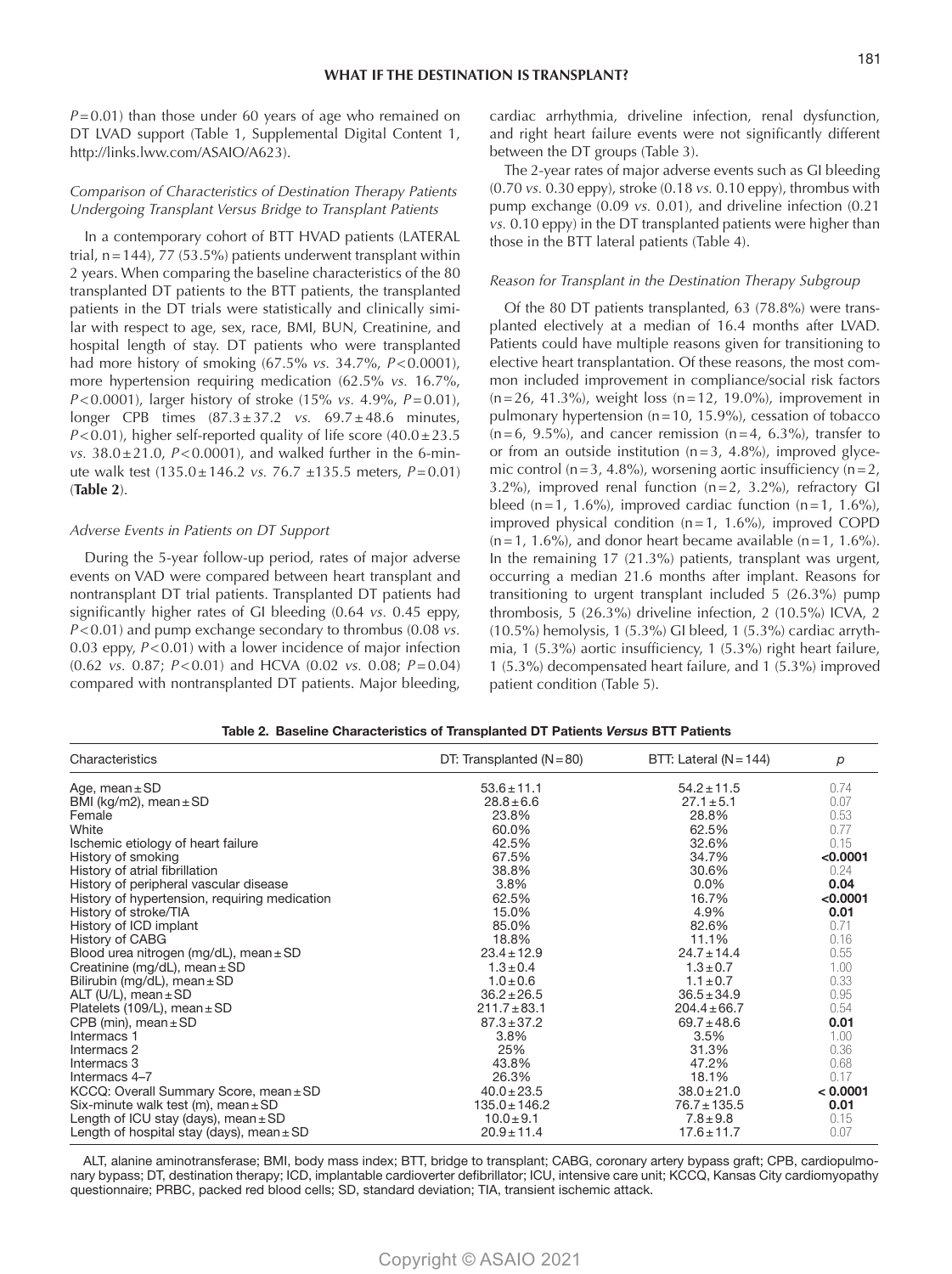| <b>Adverse Event</b>   | Transplanted<br>No. of Events | <b>Transplanted EPPY</b><br>(PY: 122) n = 80 | No Transplant<br>No. of Events | No Transplant EPPY<br>(PY: 1344) n = 524 | р      |
|------------------------|-------------------------------|----------------------------------------------|--------------------------------|------------------------------------------|--------|
|                        |                               |                                              |                                |                                          |        |
| Maior bleeding         | 100                           | 0.82                                         | 1010                           | 0.75                                     | 0.39   |
| GI bleeding            | 78                            | 0.64                                         | 598                            | 0.45                                     | < 0.01 |
| <b>Stroke</b>          | 20                            | 0.16                                         | 267                            | 0.20                                     | 0.41   |
| <b>HCVA</b>            | 3                             | 0.02                                         | 112                            | 0.08                                     | 0.04   |
| <b>ICVA</b>            | 17                            | 0.14                                         | 155                            | 0.12                                     | 0.45   |
| Thrombus with exchange | 10                            | 0.08                                         | 44                             | 0.03                                     | < 0.01 |
| Cardiac arrhythmia     | 38                            | 0.31                                         | 413                            | 0.31                                     | 0.93   |
| Ventricular arrhythmia | 25                            | 0.21                                         | 268                            | 0.20                                     | 0.89   |
| <b>Infection</b>       | 75                            | 0.62                                         | 1175                           | 0.87                                     | < 0.01 |
| Driveline infection    | 26                            | 0.21                                         | 245                            | 0.18                                     | 0.44   |
| Renal dysfunction      | 2                             | 0.05                                         | 120                            | 0.09                                     | 0.16   |
| Right heart failure    | 32                            | 0.26                                         | 252                            | 0.19                                     | 0.07   |

Table 3. 5-year Adverse Event Rates in Transplanted Versus Nontransplanted Destination Therapy Patients

EPPY, events per patient year; GI, gastrointestinal; HCVA, hemorrhagic cerebrovascular accident; ICVA, ischemic cerebrovascular accident; PY, patient-year.

The reasons given for why patients were listed as DT at the time of enrollment were only collected for the ENDURANCE (n=296) cohort. The most common reasons were age-related  $(n=131, 44.3\%)$ , cancer-related  $(n=32, 10.8\%)$ , social issue/ compliance-related (n=26, 8.8%), pulmonary hypertensionrelated (n=25, 8.4%), and obesity-related (n=24, 8.1%).

#### **Discussion**

In this posthoc analysis of patient undergoing LVAD support as destination therapy, we identified a subgroup of patients who were categorically ineligible for transplant in the preoperative period who subsequently underwent heart transplantation. When compared with the DT patients who did not transition to transplant, the pre-VAD implant characteristics of the transplanted DT patients suggest a profile more amenable to transplant if exclusion criteria are addressed, being younger with less atherosclerosis, better kidney function and functional capacity, and lower requirements for potentially allosensitizing blood transfusions at implant. Aside from age, these patients also shared many similar preoperative characteristics with patients categorized as BTT in the LATERAL Trial. These results demonstrate that modification of measured and unmeasured risk factors during extended LVAD support can allow a considerable (over 1:10 in this analysis) number of patients the ability to transition to transplant for management of end-stage heart failure. However, this transition takes considerable time

(median 1.5 years), highlighting the need for ongoing close follow-up, lifestyle coaching, nutritional counseling, and aggressive treatment of comorbidities.

Others have highlighted the challenges with predicting transplant candidacy in patients being considered for LVAD support.<sup>3</sup> The severity with which many patients present for advanced heart failure therapy evaluation (e.g., INTERMACS profiles 1-2) often limits the ability to complete the extensive pretransplant testing needing for listing. In addition, this analysis shows that LVAD support allows many previously ineligible patients time to address relative contraindications for transplant through improvement in obesity (in 16%) and amelioration of perceived social contraindications to transplant (in 36%), demonstrating the necessary rehabilitation, compliance, and self-care for successful transplant candidacy. The results also show that achieving transplant candidacy takes considerable time, delaying transplant by nearly a year compared with BTT patients. Many centers require at least 6 months of smoking cessation to achieve transplant candidacy, and it is reasonable to assume that other measures of compliance and self-care will require similarly long periods of time to achieve transplant candidacy. Weight loss, especially in the morbidly obese, takes a considerable amount of time in patients with a limited ability to perform sustained aerobic exercise.

While we see a continued focus on transplant as the "gold standard" optimal treatment strategy for end-stage heart failure, this remains a continuously evolving algorithm as VAD technology

| Adverse Event          | DT: Transplanted<br>No. of Events | DT: Transplanted<br>EPPY(PY: 106) $n = 80$ | BTT: Lateral<br>No. of Events | <b>BTT: Lateral EPPY</b><br>$(PY: 162.5) n = 144$ | р        |
|------------------------|-----------------------------------|--------------------------------------------|-------------------------------|---------------------------------------------------|----------|
| Major bleeding*        | 95                                | 0.90                                       | 83                            | 0.51                                              | 0.0005   |
| GI bleeding*           | 74                                | 0.70                                       | 50                            | 0.31                                              | < 0.0001 |
| <b>Stroke</b>          | 19                                | 0.18                                       | 21                            | 0.13                                              | 0.31     |
| <b>HCVA</b>            | 3                                 | 0.03                                       | 9                             | 0.06                                              | 0.31     |
| <b>ICVA</b>            | 16                                | 0.15                                       | 12                            | 0.07                                              | 0.08     |
| Cardiac arrhythmia     | 38                                | 0.36                                       | 73                            | 0.45                                              | 0.26     |
| Ventricular arrhythmia | 25                                | 0.24                                       | 48                            | 0.30                                              | 0.39     |
| Infection              | 68                                | 0.64                                       | 116                           | 0.71                                              | 0.47     |
| Driveline infection    | 22                                | 0.21                                       | 25                            | 0.15                                              | 0.30     |
| Renal dysfunction      | 6                                 | 0.06                                       | 18                            | 0.11                                              | 0.15     |

Table 4. 2-year Adverse Event Rates for DT Transplanted and BTT Lateral Patients

\*Denotes post hoc statistical significance

BTT, Bridge to Transplant; DT, Destination Therapy; EPPY, events per patient year; GI, gastrointestinal; HCVA, hemorrhagic cerebrovascular accident; ICVA, ischemic cerebrovascular accident; PY, patient-years.